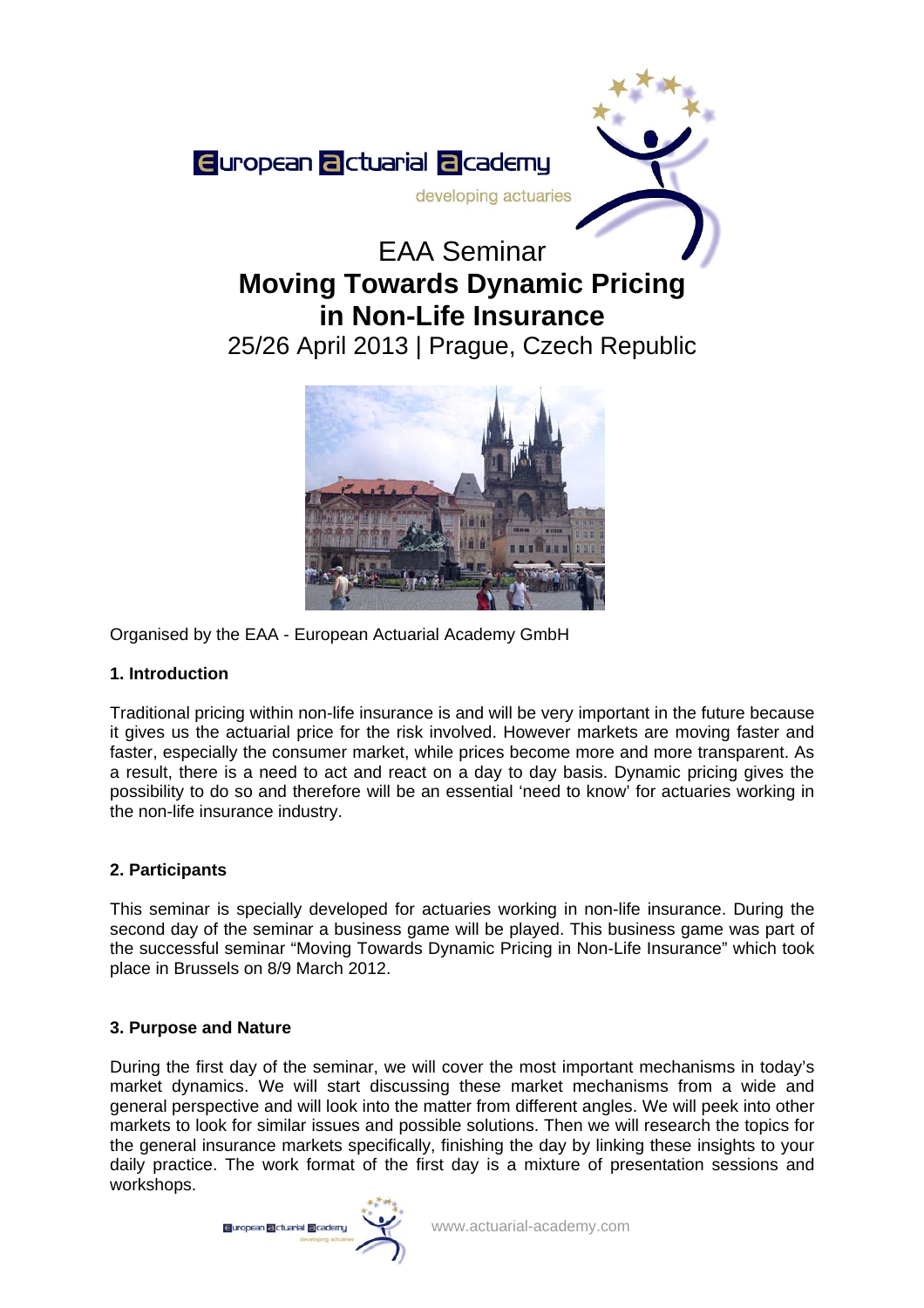The second day is organized as a **business game**. In a competition between teams, each team gains control of a fictitious motor insurance company. In four to five rounds we will alternate theoretical and practical aspects of modern pricing (e.g. competitor analysis, GLM techniques) with a game aspect. The purpose is to implement new theories - using new knowledge when the game progresses - in your pricing structure. The main objective is to compete against the market to gain market share and build a profitable business in a severely competitive market.

#### **4. Lecturers**

#### **Peter Hoogveld**

Peter's academic background is Mathematics and Actuarial Sciences. He has worked for more than 15 years as a consultant in the insurance industry, currently at Towers Watson. Peter leads the P&C insurance team in the Netherlands and is specialized in pricing techniques.

#### **Stefan Schmid**

Senior Consultant at Simon-Kucher's Competence Center Insurance in Munich, Germany; projects in all relevant GI business lines (personal and corporate/SME) and in individual life insurance. Consulting focus: Value based product development, price optimization, rebateand sales incentive systems, portfolio and sales process optimization, growth strategies, creating market transparency, modeling

Recent projects: Product development and sales process optimization for small and medium sized companies for an international insurer in Asia to implement a customer segment specific profitable growth initiative; individual life insurance product optimization to support solvency II cost reduction efforts (i.e. customer guarantee and yield expectation and respective willingness-to-pay measurement) in the currently difficult market environment

#### **Fer van Heijzen**

Following his graduation as a biologist (ethology, marine biology and quantitative analysis of data) Fer started his working career as teacher and later as ICT management consultant. In 1990 he joined Tillinghast (now: Towers Watson). From 1995 onwards Fer has held senior executive management positions for several Dutch Insurance companies, always being involved in new business initiatives. In 2002 he obtained his MBA degree in international business general management at the RSM. From 2005 he is managing partner and senior management consultant at DreamTeam Companies, a midsized consultancy firm, advising insurance companies, pension funds and pension fund administrators on strategic product portfolio management, product management and product development.

## **Björn Wijbenga**

Björn's academic background is in Econometrics and Actuarial Sciences, and he is a fully qualified Dutch actuary. He has been working at Towers Watson for nearly three years. He is specialized in non-life insurance, mainly focusing on pricing techniques and reserving.

## **5. Language**

The language of the seminar will be English.

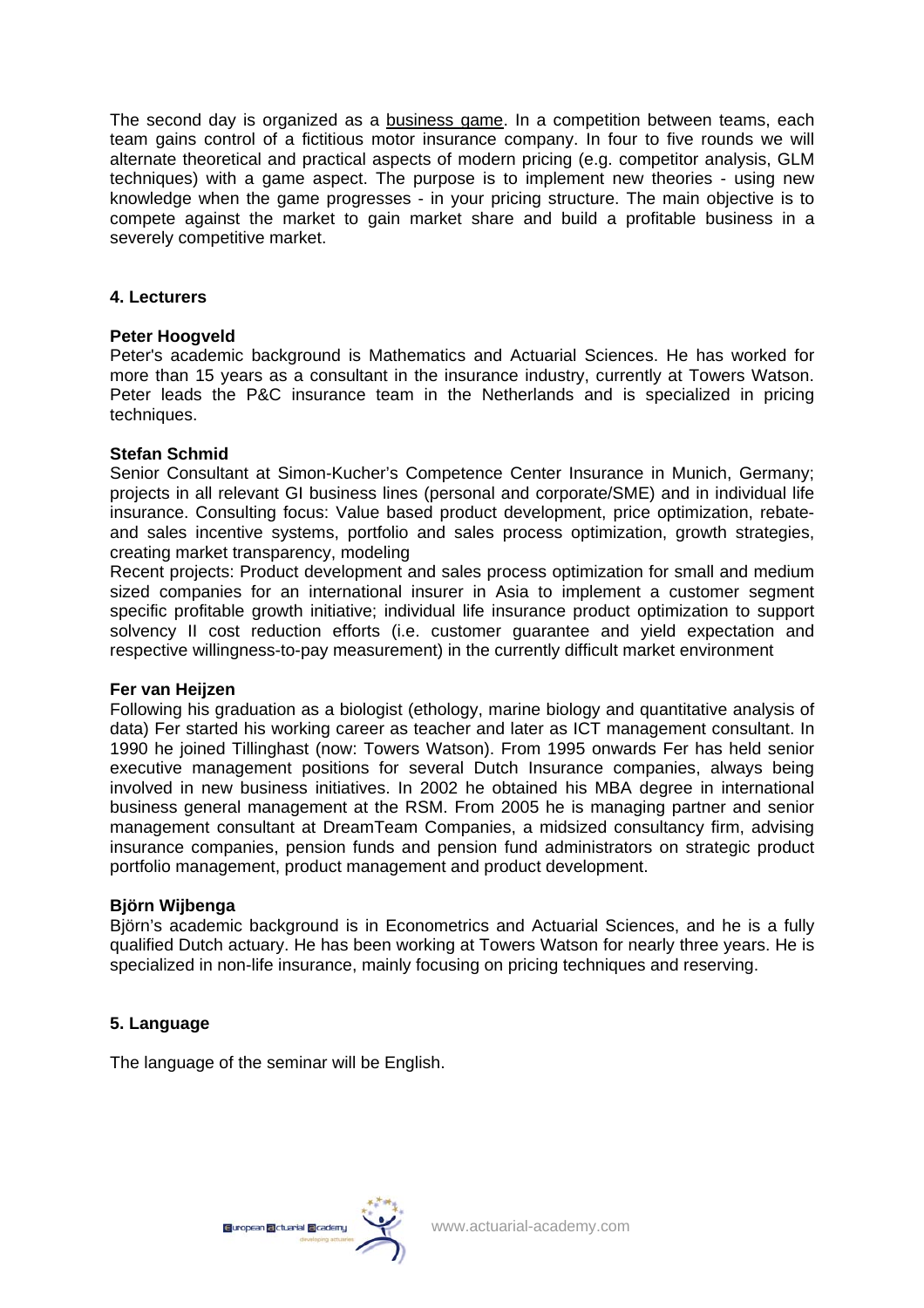# **6. Preliminary Programme**

## **Thursday, 25 April 2013**

08.45-09.00 Registration

- 09.00 Introduction & welcome and opening of day 1
- 09.00-10.30 Dynamic pricing general concepts (van Heijzen)
- 10.30-10.45 Coffee Break
- 10.45-12.30 Pricing insights from non-insurance markets (van Heijzen, guest presenters)
- 12.30-13.30 Lunch
- 13.30-15.00 Actuarial vs Market pricing how to cope (van Heijzen)
- 15.00-15.15 Coffee Break
- 15.15-17.00 Monitoring competitor pricing (van Heijzen)
- approx. 19.00 Dinner

## **Friday, 26 April 2013**

- 09.00-10.30 Introduction to the Business Game (Hoogveld/Wijbenga)
- 10.30-10.45 Coffee Break
- 10.45-12.30 Business Game (Hoogveld/Wijbenga)
- 12.30-13.30 Lunch
- 13.30-15.00 Business Game, followed by conclusions (Hoogveld/Wijbenga)
- 15.00 Concluding remarks, closing of seminar

# **7. Fees & Registration**

Please register for the seminar as soon as possible because of the expected demand. If there are more persons interested in this seminar than places available we will give priority to the registrations received first. Please send your registration as soon as possible by using our online registration form at [www.actuarial-academy.com.](http://www.actuarial-academy.com/)

Your registration is binding. Cancellation is only possible up to 4 weeks before the first day of seminar. If you cancel at a later date, the full seminar fee is due. You may appoint someone to take your place, but must notify us in advance. EAA has the right to cancel the event if the minimum number of participants is not reached.

Please always give your invoice number when you effect payment. Bank charges are to be borne by the participant. We will send you an invoice, please allow a few days for handling.

## **Your early-bird registration fee is € 710.00 plus 21 % VAT until 7 March 2013. After this date the fee will be € 790.00 plus 21 % VAT.**

## **8. Accommodation**

The seminar will take place at the Hotel Century Old Town Prague, Na Porici 7, 11000 Prague 1, Czech Repulic. Tel. +420/221 800 800 Fax: +420/221 800 801 [www.hotelcenturyprague.com](http://www.hotelcenturyprague.com/)

We have arranged special prices for accommodation: A single room costs € 120.75 per night incl. breakfast, VAT and local fees. This price is valid for bookings out of our allotment until 27 March 2013. Please book your accommodation directly with the hotel. Kindly book early, as our allotment includes a limited number of rooms, and note the hotels' cancellation policy.